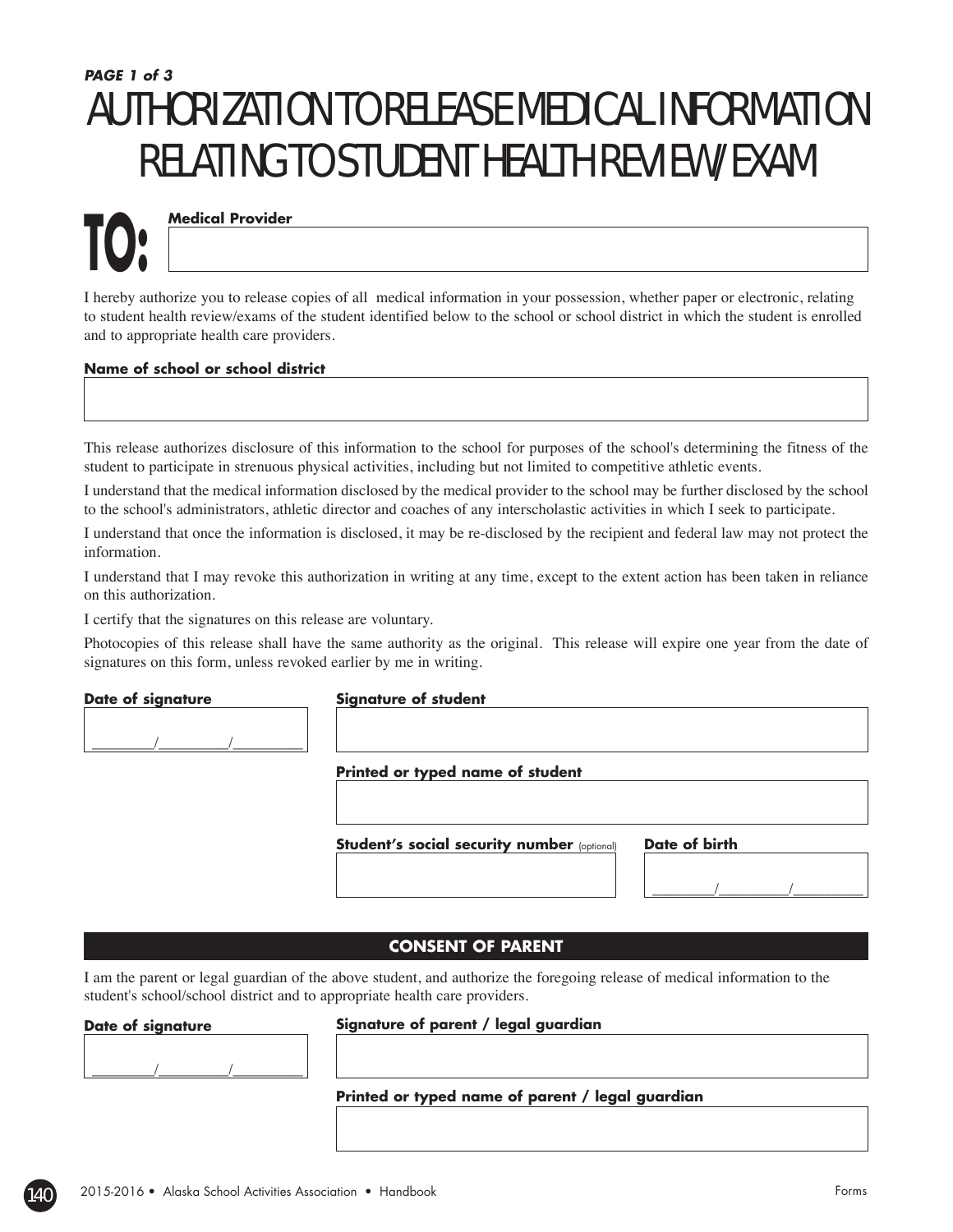#### *PAGE 2 of 3*

# STUDENT HEALTH REVIEW/EXAM

|                                                                                                                                                 |                 | SECTION A: To be completed by parent or guardian.         |            |                   |                      |                            |                |                                                |
|-------------------------------------------------------------------------------------------------------------------------------------------------|-----------------|-----------------------------------------------------------|------------|-------------------|----------------------|----------------------------|----------------|------------------------------------------------|
| <b>Student Last Name</b>                                                                                                                        |                 | <b>Student First Name</b>                                 |            | MI                | <b>Date of birth</b> |                            |                | Grade                                          |
|                                                                                                                                                 |                 |                                                           |            |                   |                      |                            |                |                                                |
| <b>Address</b>                                                                                                                                  |                 |                                                           |            | City              |                      |                            | <b>Zipcode</b> |                                                |
|                                                                                                                                                 |                 |                                                           |            |                   |                      |                            |                |                                                |
|                                                                                                                                                 |                 |                                                           |            |                   |                      |                            |                |                                                |
| <b>Phone</b>                                                                                                                                    |                 | <b>Emergency Phone</b>                                    |            |                   |                      | Date of last physical exam |                |                                                |
|                                                                                                                                                 |                 |                                                           |            |                   |                      |                            |                |                                                |
| Are your immunizations up to date                                                                                                               |                 | Last tetanus shot                                         |            | Last measles shot |                      | Last TB skin test          |                |                                                |
| Yes                                                                                                                                             | No              |                                                           |            |                   |                      |                            |                |                                                |
|                                                                                                                                                 |                 |                                                           |            |                   |                      |                            |                |                                                |
| 1.<br>2.<br>3.<br>4.                                                                                                                            |                 |                                                           |            |                   |                      |                            | <b>YES</b>     | NO.<br>$\Box$<br>$\Box$<br>$\Box$<br>$\Box$    |
| 5.<br>6.<br>7.<br>8.                                                                                                                            |                 |                                                           |            |                   |                      |                            |                | $\Box$<br>$\Box$<br>$\Box$<br>$\Box$           |
| 9.<br>10.<br>11.<br>12.                                                                                                                         |                 |                                                           |            |                   |                      |                            |                | $\Box$<br>$\Box$<br>$\Box$<br>$\Box$<br>$\Box$ |
|                                                                                                                                                 |                 |                                                           |            |                   |                      |                            |                | $\Box$<br>$\Box$<br>$\Box$<br>$\Box$           |
|                                                                                                                                                 |                 |                                                           |            |                   |                      |                            |                | $\Box$<br>$\Box$<br>$\Box$<br>$\Box$<br>$\Box$ |
| 25. Have you ever sprained/strained, dislocated, fractured, broken or had repeated swelling or other                                            |                 |                                                           |            |                   |                      |                            |                | $\Box$<br>□<br>□                               |
| Head<br>__Shoulder<br>Forearm<br>Shin/calf                                                                                                      | __Thigh<br>Back | Neck Elbow Knee Chest<br>Wrist<br>$-Ankle$                | $\rm{Hip}$ |                   | Hand                 |                            |                | ப<br>□<br>$\Box$<br>□<br>$\Box$                |
|                                                                                                                                                 |                 | What was the longest time between your periods last year? |            |                   |                      |                            |                |                                                |
|                                                                                                                                                 |                 |                                                           |            |                   |                      |                            |                |                                                |
| I hereby state that, to the best of my knowledge, my answers to the above questions are correct and give consent for my student to be examined. |                 |                                                           |            |                   |                      |                            |                |                                                |
|                                                                                                                                                 |                 |                                                           |            |                   |                      |                            |                |                                                |
|                                                                                                                                                 |                 |                                                           |            |                   |                      |                            |                |                                                |

## **ALASKA SCHOOL ACTIVITIES ASSOCIATION, INC.**

4048 Laurel Street, Suite 203 • Anchorage, AK 99508 • (907) 563-3723 • Fax 561-0720 • www.asaa.org